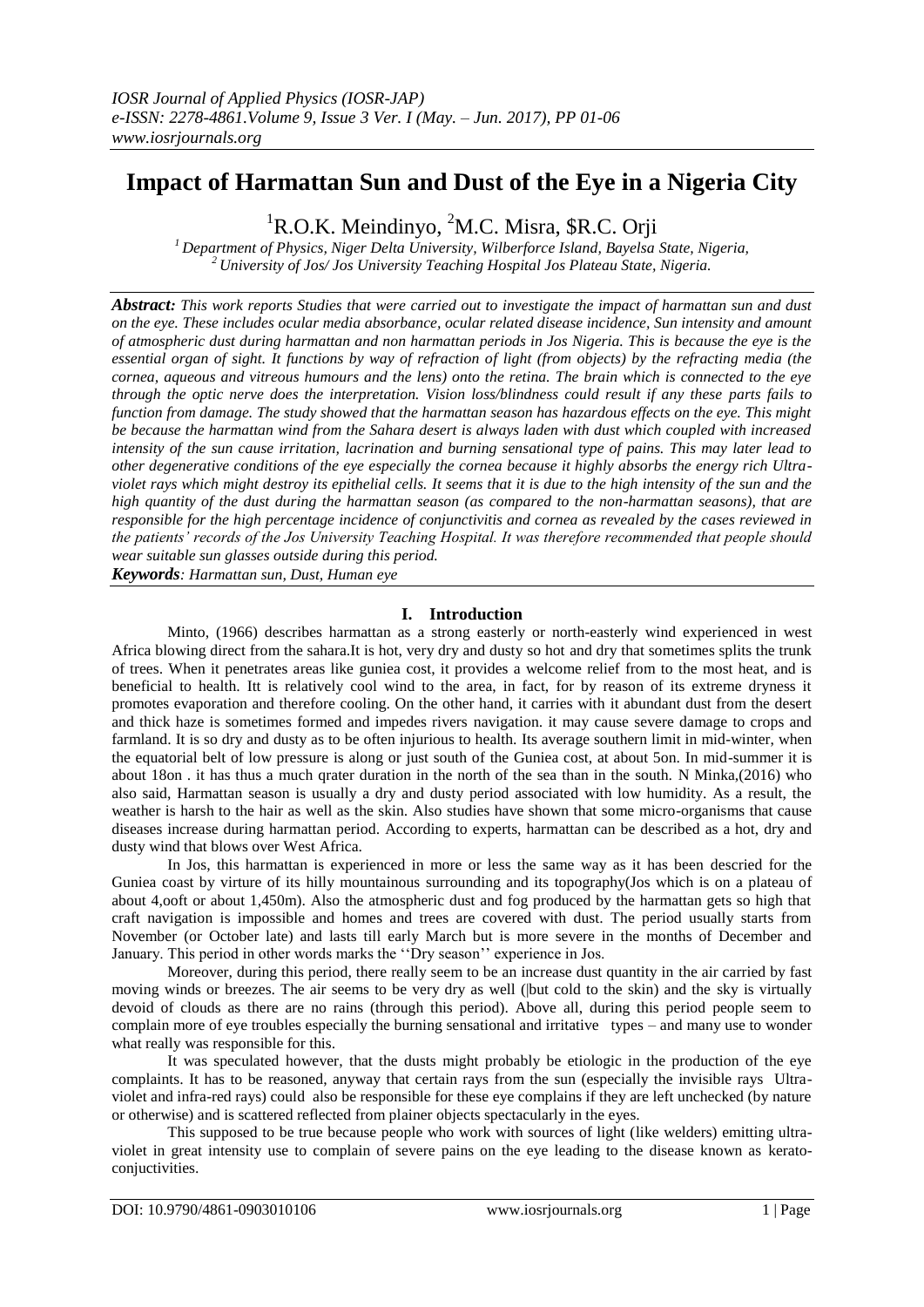Furthermore, water which forms the rain clouds is known to be a good absorber of the ultra-violet as well as the infra-red rays and therefore naturally moderates their intensities form the sun, when the sky is laiden with clouds. But during this season the sky is very much cloudless. In the light of the above therefore, the following hypothesis were advanced:- "There is more ultra-violet light during harmattan in jos"

''There is more dust during harmattan in jos'' (because of the dryness of atmosphere, Winds and dust particles from sahara desert).

''There are more eye troubles'' (especially the irritating types) because of the above 2 in Jos during the harmattan.

In order words, the number of eye irritating type of eye troubles is proportional to the amount of U.V light plus dust'' during harmattan.

Hence to put to proof the above hypotheses, the following experiments were detailed to be carried out.

Firstly, an absorption spectrum experiment with the various ocular media (i.e. conea, aqueous humour, lens, vitrous humour and retina) to know to what extent each medium absorbs especially the U.V. rays (since a high absorption would be to the medium) and the intensities of the sun (the violet and U.V. regions) during the two seasons taking and the maximum and mean intensities obtained compared. Since the higher the intensity, of the U.V, rays, the more deleterious it would be. Secondly, an experiment to determine the magnitude of dust in the air during the harmatan and the rainy seasons. (in order to find out which period really has more dust in the air).

Also an incidence study research into irrational cases like conjunctivitis, keratitis and the like of the number of patients that come to the muritala Mohammed or Jos University Teaching Hospital during harmattan and non-harmatan periods.

## **II. Materials And Methods**

#### **Absorbance Studies**

When light passes through an absorbing material, a constant fraction of the light is absorbed or transmitted in a given thickness of materials, and obeys the relation given as (de Alarnberts). This experimentally absorbed behavior is described by the equation.

#### $dI = a I Dl$

 $dI = I_0 - I$  is the change in intensity as the light passes through the material sample. Where Io is the incident intensity, dI is the thickness of the sample of the material. a is called the absorption coefficient. By integrating the above equation from Io to I yields the law of absorption which is:  $I = Io \times e^{-al}$ .

## **Absorption spectrophotomentry**

When the absorbance of a sample is measured and plotted as a function of wavelength, an absorption SPECTRUM (or SPETRA) is obtained. The use of this absorption spectra under controlled laboratory conditions is called ABSORPTION SPECTROPHOTOMENTRY and the instrument used is known as Absorption spectrophotometer.

#### **Absorption Spectrum Studies**

The study was carried out to determine degree of absorption of a particular higher wavelength of a particular region of the eye (viz, the cornea,Lens, retina etc.) and to determine if two solutions of retina, one kept in the dark and the otherexposedto sunlight would give different readings for a particular radiation. This was done using the instrucment absorption spectrophometer available in the institute of vetinary research Jos

#### **Materials and Methods**

Spectrophotometer (model C E 137), Cuvette (of dimension 1cm x 1cm x 3cm), cow's eyes and water (cow's eye obtained freshly from the Jos Abattoir). And the vetinary research institute Kurii Jos.

The eyes were dissected to get out the various region which are the cornea, aqueous, vitreous and retina. Then the cornea, lens, and vitreous were solubilized with 10cm<sup>3</sup> of water each, for each eye. The retina was also solubilized with  $10 \text{cm}^3$  of water, then it was divided into two equal portions of which one part was exposed to sunlight and the other kept in the dark for a period of one hour. After this they were renoned and turned into the cuvette and the percentage absorption read from the spectrophotometer. Six experiments were carried out in all with standardized procedure. Finally, the absorption spectra were obtained by plotting the mean  $\pm$  S.D for the 300nm wavelength absorption value (U.V. wavelength against the wavelengths.).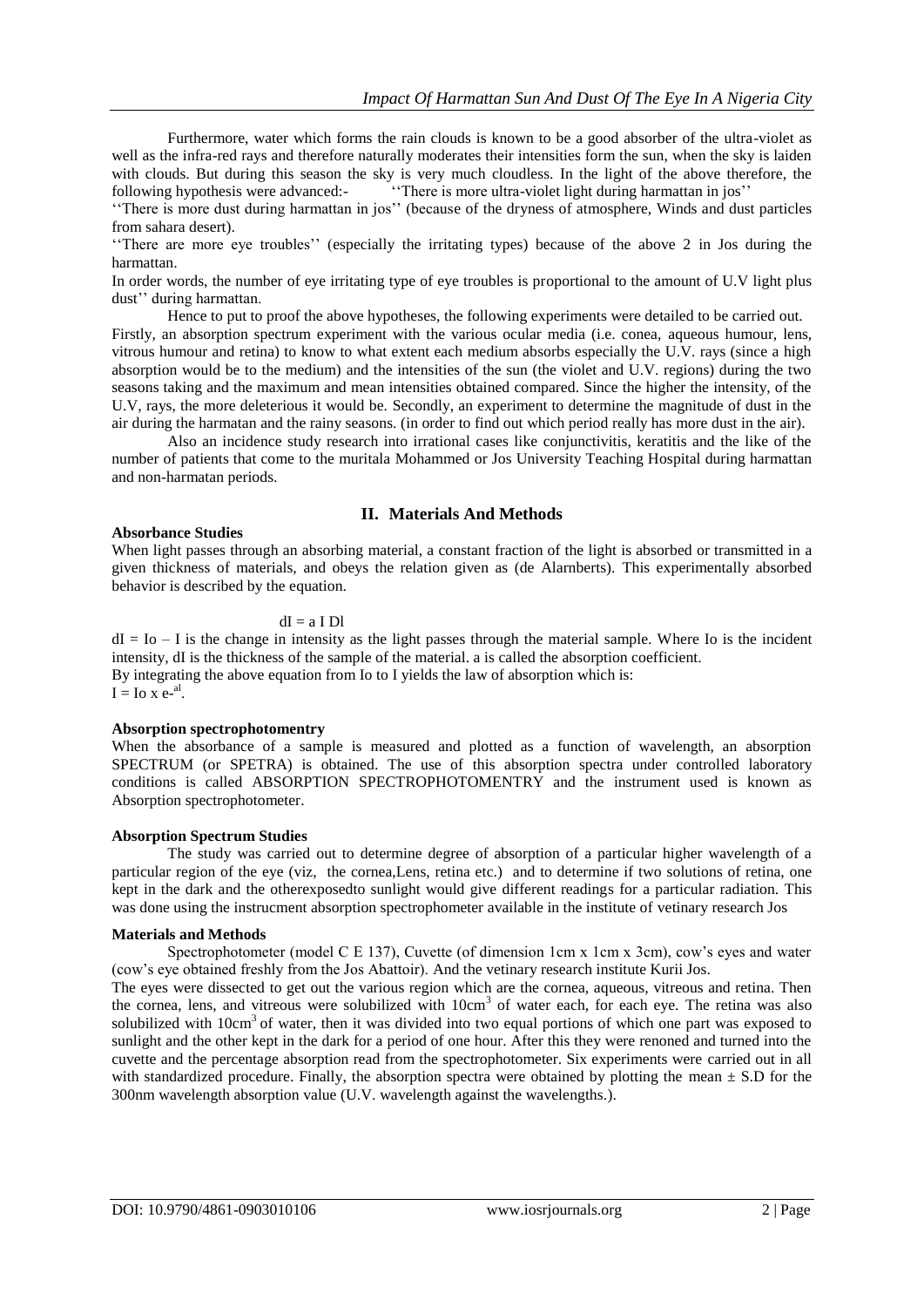

380 400 450 500 550 600 650 700 750 800 850 900 950 340 360 **FIG. 1:** Plot of Absorbance against Wavelenght in mm.



## **Dust Particle Studies**

To estimate the dust quantity in the atmosphere during the harmattan and non-harmattan seasons (rainy season) in Jos.

## **Materials and Methods**

Cello tape, hard paper sheets and standard travelling microscope. (available in the Physics Laboratory, Some lengths of cello tape of which 1cm was stuck to a hard paper sheet (of dimensions 15cm x 10cm) and the whole system posted to an outside wall (about 1.8m from the ground). One system was posted to the back wall of block B at Naraguta hostel and the other at the side wall of the library in the faculty of Natural Science premises.These were exposed for a period of one hour (from 12-1pm) after which they were moved and the travelling microscope was used in counting the dust particles sticking to the cello tape.

## **Counting System**

Each cello tape was ruled into three (3) regions as shown in the fig below, each of the regions was of dimension 1cm x1cm. Using the travelling microscope, the number of dust particle in each of the four sides of each square was counted. The mean of these was taken by dividing the total obtained from sides by four and the result was squared again to estimate the number then the mean was obtained. This was done for fourteen days during the harmattan season (starting from  $16<sup>th</sup>$  January to  $31<sup>st</sup>$  January) and the same length of time during the non-harmattan season (from April  $22<sup>nd</sup>$  to  $7<sup>th</sup>$  may).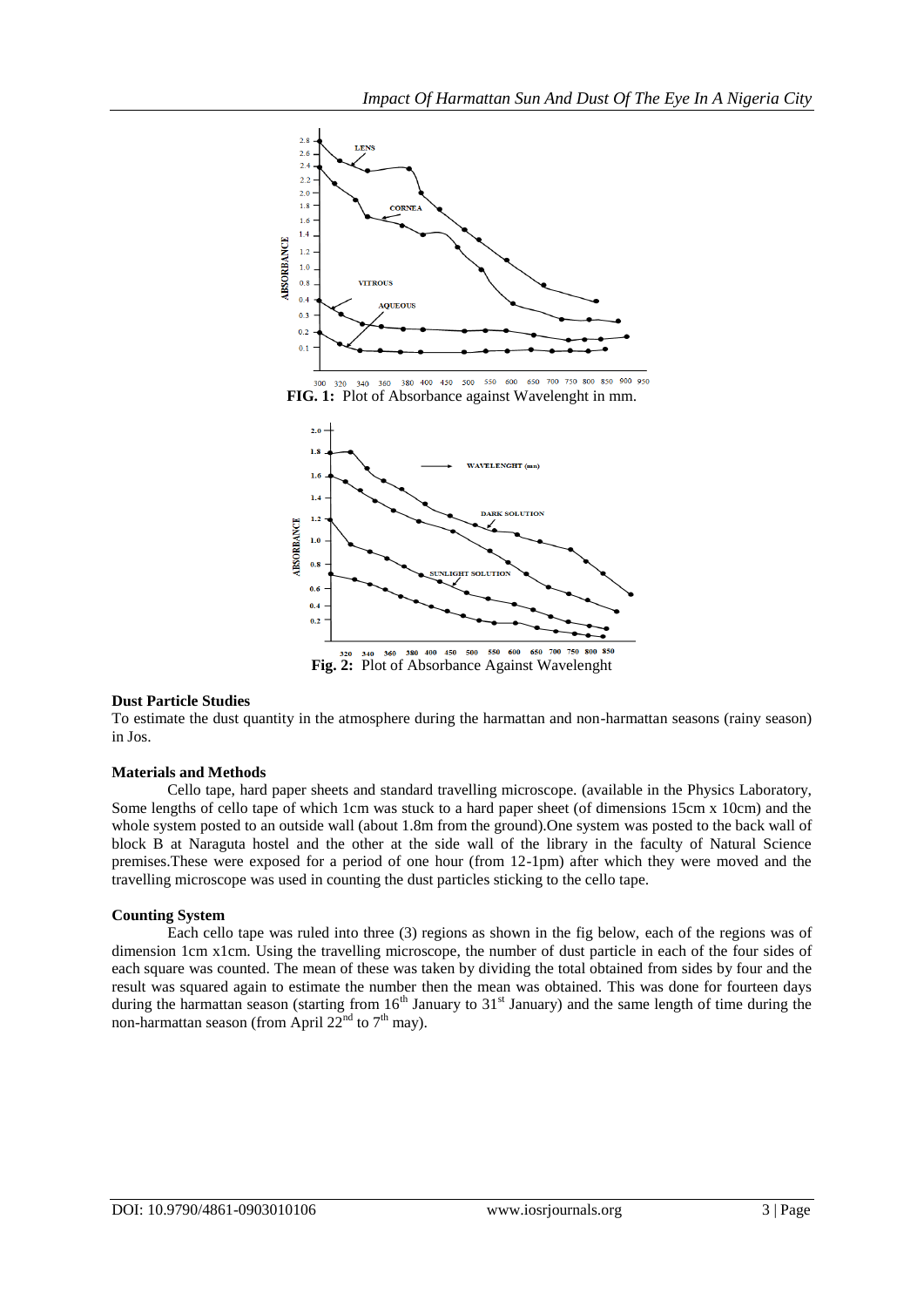

## **Determination of Ultraviolet Radiation Intensity in Jos During Hamarttan**

The aim of this work is to compare the intensity of ultraviolet rays due to a hamarttan and non hamarttan.

#### **Materials and Methods**

Photocell (selenium photocell which is sensitive to violet and U.V. region).The photocell was connected to the galvanometer using insulated copper wires. It is then focused directly to the direction of the sun and the readings obtained (in current units-mili amp) was recorded. This was done for two(2) weeks for the harmattan season and two weeks for the non harmattan seasons (not on consecutive days). The intensity was taken at 9.a.m, 12noon and 4.p.m. each day but it was the 12noon intensities that are used to plot the graph (fig 3and 4).

#### **Incidence Studies**

This study was carried out to determine the number ofirritational type of eye cases like conductivities and corneal cases during harmattan season and non-harmattan seasons for comparison purpose.

## **Materials and Methods:**

The record cards of all new patients that attended the eye clinic and who were examined by the doctors were revived retrospectively, for some four years.

For the harmttan season, cases diagnosed in previous years were studied. For the non harmattan season cases seen between May and June were believed and continued thus.

| <b>YEAR</b> | <b>HARMATTAN</b> | NON HARMATTAN              |
|-------------|------------------|----------------------------|
| Year 1      | December – June  | $\text{Mav} - \text{June}$ |
| Year 2      | December – June  | $May - July$               |
| Year 3      | December – June  | May –June                  |
|             |                  |                            |

Usually the number of cases diagnosed were computed against the total number of patients that attended the clinic within the period of interest.

It was noted however that, that being a solely eye clinic, some degree of selection bias will inevitably occur. The data obtained are presented in fig. 1,2,3.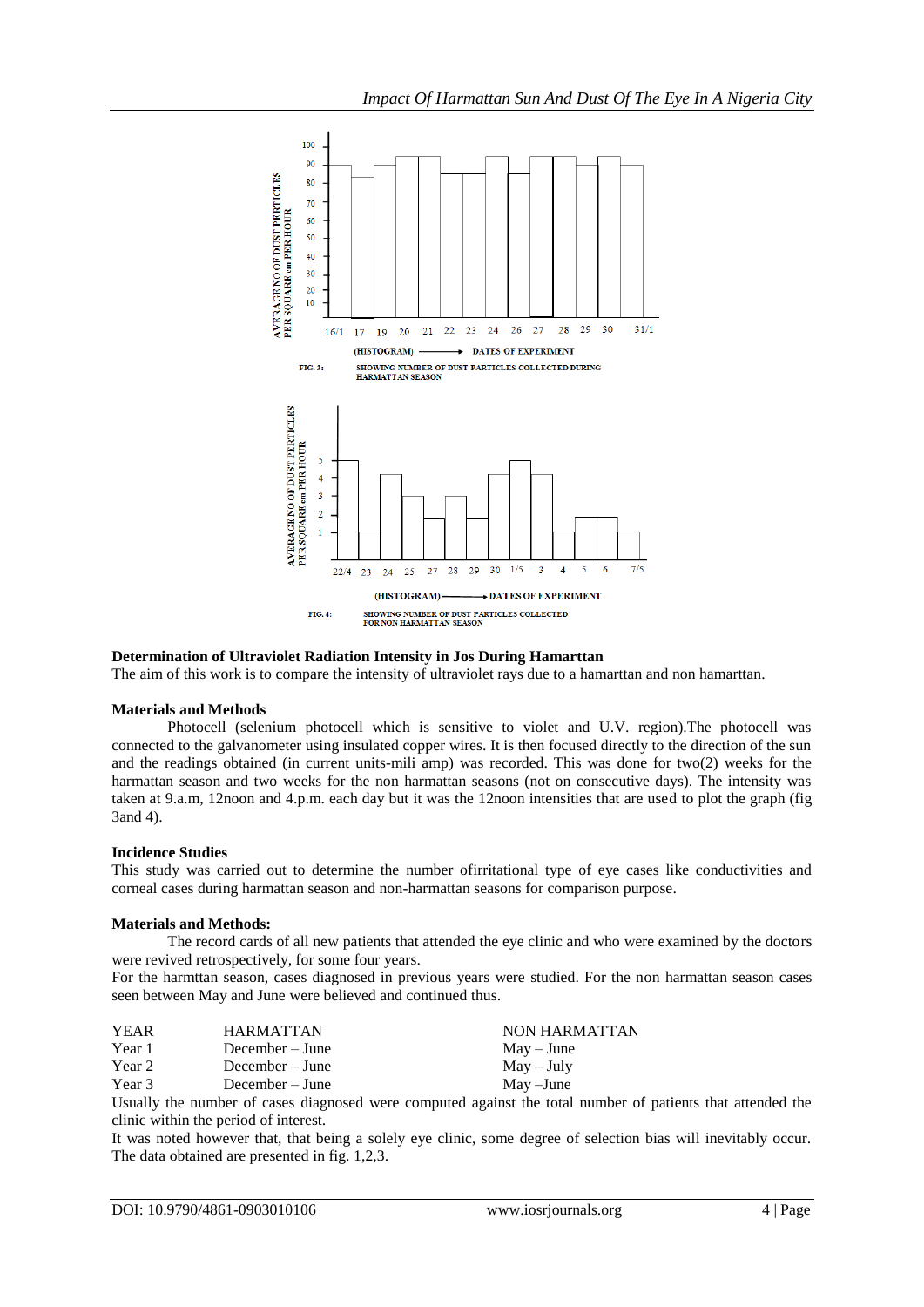

## **III. Results And discussion**

The results obtained from the absorption spectrum experiment reveals a high absorption for both the cornea and lens, showing the highest absorption followed by the cornea, especially for the ultraviolet rays. These results are really in agreement with what was obtained in by Cameroun and skofronick (1978)

The other media of the eye, the vitreous humour, aqueous humour and retina also showed highest absorption for the ultraviolet (U.V.) rays, (although under normal condition these rays never get to the retina in the eye.). The results from the experiment with ''dark and sun light'' retina solutions show that the retina solution kept in the dark absorbs more than that exposed to sun light for any particular ray. This is understandable because the one kept in the sun light has already been saturated with the rays (which are present in the sunlight) and so should absorb less from the spectrophotometer absorption value. This could be confirmed from the Beer Alembert relation for absorption.

(I=Io euexx) where E is the extinction coefficient. So the solution exposed to sun light approaches the extinction coefficient for the particular wavelength and this should be true because when some two similar solutions were exposed to sunlight for 30 minutes and one for two hours, the ''30 minutes solution'' showed a greater absorption than the standard one of one hour exposure time and the ''2 hours solution'' showed lesser absorption values than all above two solutions for a particular rays.

Secondly, the results obtained from measurement of intensity of the sun (the violet and U.V. regions) at noon show the intensities were always higher during the harmattan season. There is really a stark difference between the highest intensity obtained in January and that in May. For example, the mean intensity obtained for the harmattan season is 4.5 mili ampere with a standard deviation of 0.58, whereas the mean obtained for nonharmattan season was 2.25 mili ampere with a standard deviation of .72.

The above results also agree with triete's publication. TRIETE (1977) stated that ''the principal extraterrestrial variation in the energy supply arise from the variation in the distance between the earth and the sun that are consequence of the earth elliptical orbit. The extra-terrestrial solar irradiance normal to the beam at mean solar distance known as solar constant is about  $1353W/m^2$ , the extra-terrestrial intensity varies by 13.3% being greatest in 1st January and least on 5<sup>th</sup> July. "The direct beam intensity is substantially reduced as it passes through the atmosphere. The lower the sun, the greater the reduction due to absorption and scattering. Some radiation is absorbed by gases in the atmosphere mainly ozone, oxygen and carbon dioxide, some by water vapour and cloud droplets, some by aerosol, man-made and natural. The predictable water held generously in the atmosphere varies considerably from area to area and is greatest in the equatorial region where it may reach 100mm. In high latitudes in winter about 5mm is typical.